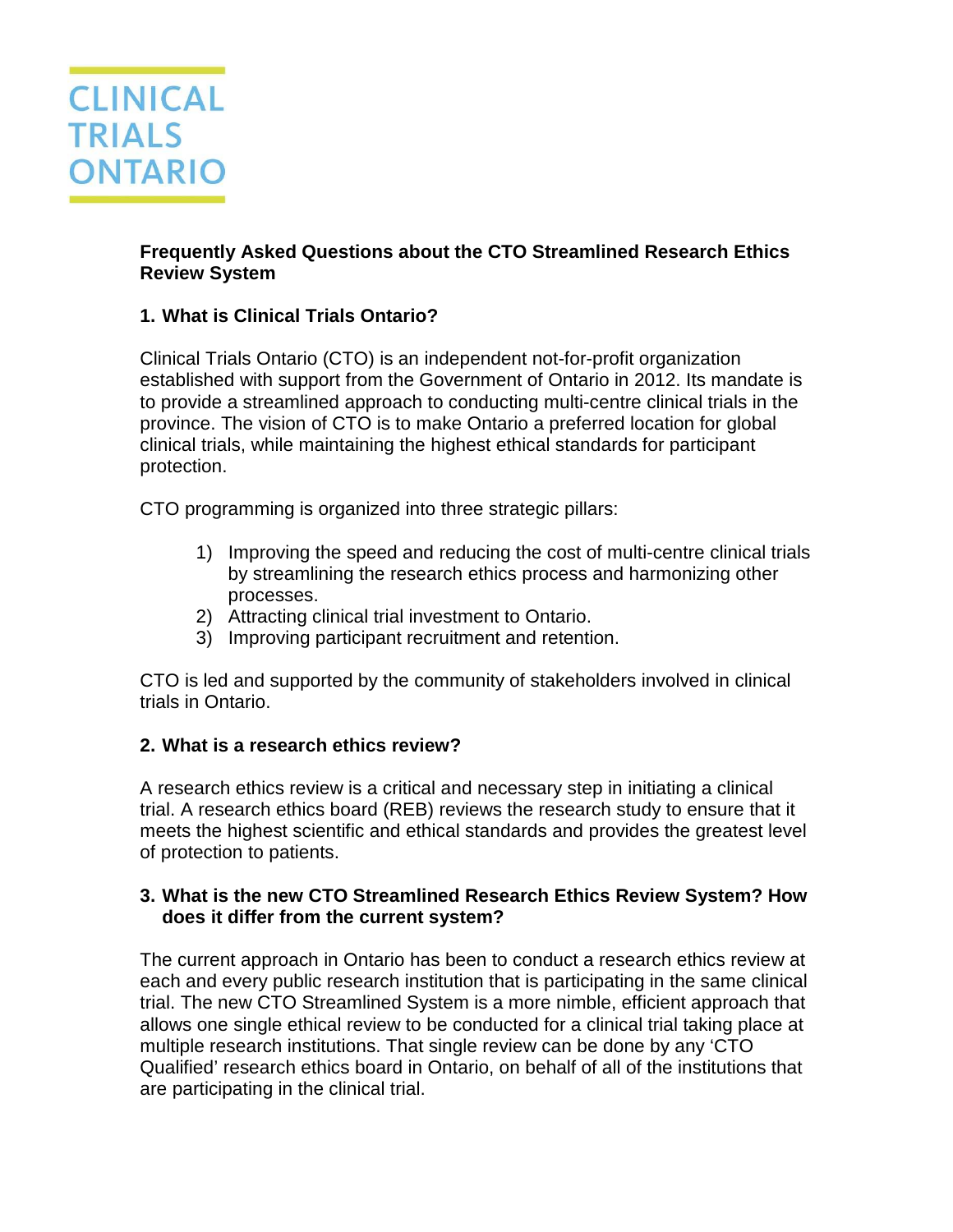# **4. How was the CTO Streamlined System developed?**

CTO has been working with Ontario's clinical trials and research ethics community over the past two years to design and create the CTO Streamlined System. Developing the new system has required the cooperation and commitment of the clinical research and research ethics communities. The entire sector has come together to advance clinical trial activity, provincially and across the country.

### **5. When was the CTO Streamlined System introduced and implemented?**

Through the expertise and dedication of the clinical research and research ethics communities in Ontario, the CTO Streamlined System is now up and running. It was offically launched on March 4, 2015 at the CTO 2015 Clinical Trials Conference in Toronto. The System was launched internationally on June 16, 2015 at the 2015 BIO International Convention in Philadelphia, PA with the announcement that the first industry sponsor has received ethics approval through the CTO Streamlined System.

# **6. Who is using the CTO Streamlined System?**

Although the CTO Streamlined System was finalized only a few months ago, 9 research ethics review boards in Ontario have become 'CTO Qualified' and 23 research sites have already signed on to participate in the CTO Streamlined System.

In recent months, a number of clinical trials have been piloted through the CTO Streamlined System. GlaxoSmithKline (GSK) is the first industry clinical trial sponsor to successfully use the Streamlined System to receive province-wide ethics approval. GSK's global multi-centre clinical trial is now ready to add on sites in Ontario that will take days to approve instead of months, which can be the case in jurisdictions where studies may need to undergo an ethics review at each site.

### **7. How does the CTO Streamlined System work?**

The system has two main components:

1) The CTO REB Qualification Program provides research ethics boards planning to participate in the CTO Streamlined System with an external review of their governance, membership, operations and review procedures.

2) The CTO model allows any 'CTO Qualified' research ethics board in Ontario to provide ethical review and oversight on behalf of multiple institutions participating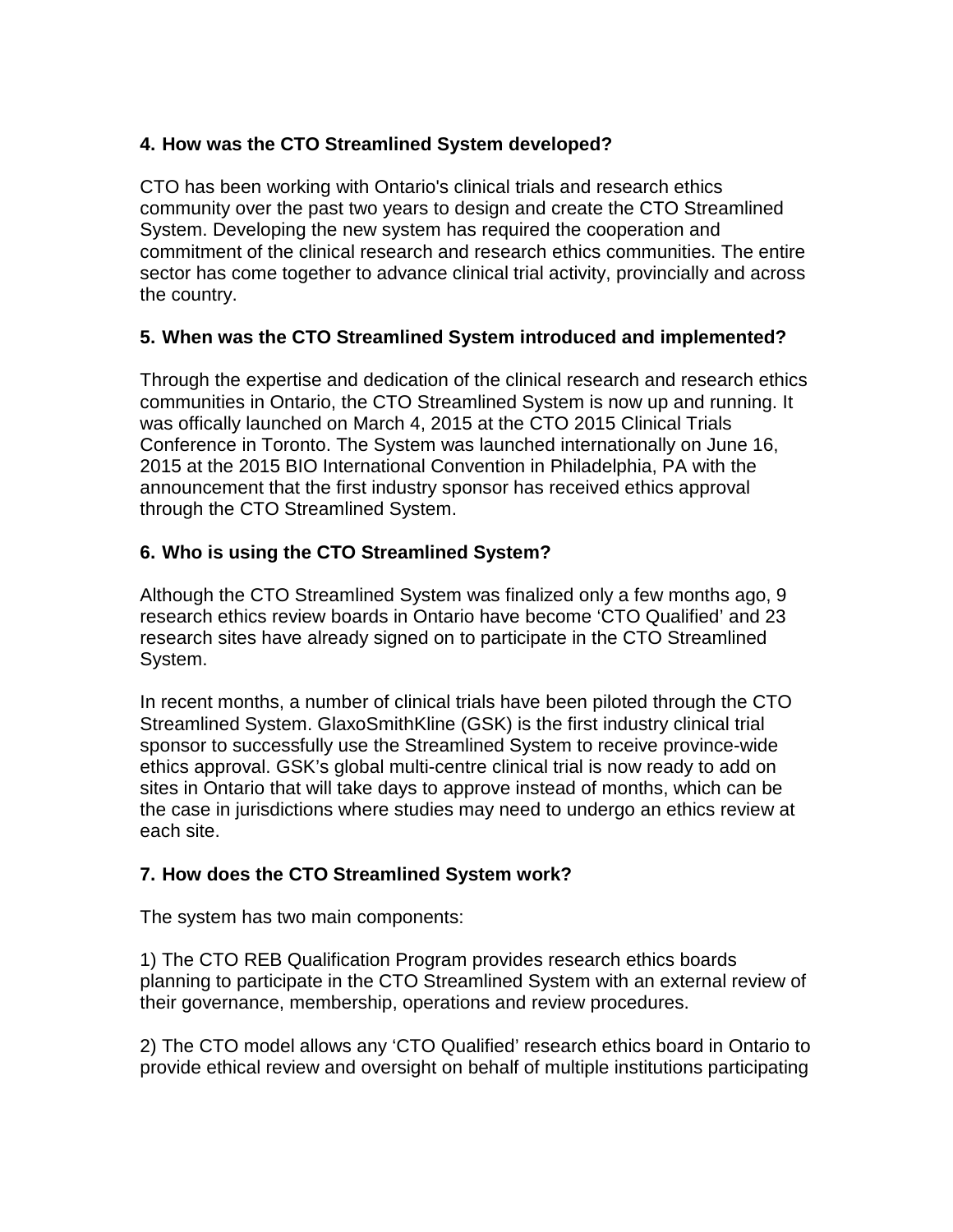in the same clinical trial. Facilitating the system is **CTO Stream**, a web-based electronic platform used to coordinate research ethics reviews.

#### **8. What are the advantages of the new system to sponsors, investigators, institutions and research ethics boards?**

The new system is expected to provide significant benefits to sponsors, investigators, institutions and research ethics boards by harmonizing processes and reducing the time and effort required to initiate research across multiple sites in Ontario. For sponsors, it will reduce the cost and improve the speed of conducting multi-centre clinical trials in the province. The system will ease the burden on investigators by moving to a single ethics review. It will enhance efficiency, while supporting high-quality reviews and maintaining the highest standards for participant protection.

# **9. Why is it important to streamline research ethics review?**

Many jurisdictions have seen a decline in global clinical trial activity in recent years. Competitiveness in the field of industry-sponsored clinical research is impacted by speed, quality and cost. As Ontario is widely recognized as a jurisdiction that generates high-quality data, gains in competitiveness can be achieved by making structural changes to improve the speed and efficiency of clinical trials, while maintaining the highest ethical standards.

### **10. Is the new system safe?**

The ethics review process is all about protecting the rights, safety and well-being of research participants. Patient safety and oversight is paramount in the CTO Streamlined System. It allows research ethics boards to do the important work they have always done – just more efficiently.

# **11. Does the new system cover all types of clinical research?**

The CTO Streamlined System can be used for both industry-sponsored and investigator-initiated multi-centre clinical trials and health research.

# **12. Why do we need clinical trials?**

Clinical trials provide information about the effectiveness and safety of new treatments. Successful trials lead to new drugs, devices and other interventions that can save lives, enhance our quality of life, reduce health-care costs and generate more investment in research facilities. Clinical trials also attract top clinicians and scientists, create high-quality jobs and stimulate Ontario's economy.